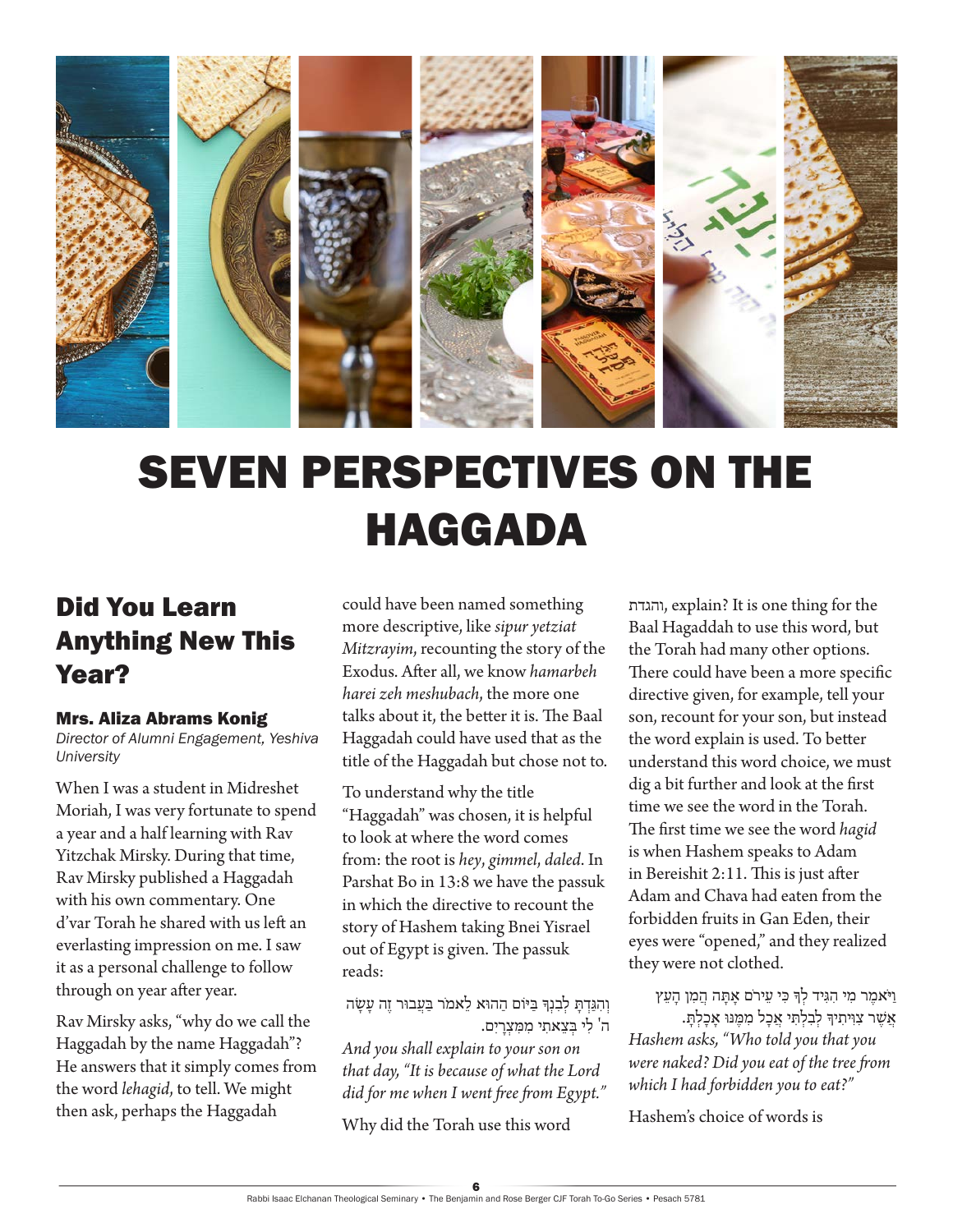interesting, since there was no one else in Gan Eden to have made Adam and Chava aware of their nakedness. Rav Mirsky points out that in this example, the meaning of *hagid* is to teach something new to someone that they did not know before that moment. Hashem was implying that someone made Adam and Chava aware of the concept of their not being clothed.

Another place in which the word *hagid* is used with a similar meaning is in the story of Yosef telling his brothers to return to their father, Yakov, to share that Yosef was in fact still alive. Bereishit 45:13 reads:

וְהִגַּדְתֵּם לְאָבִי אֵת כָּל כְּבוֹדִי בִּמְצְרַיִם וְאֵת כָּל אֲשֶׁר רְאִיתֶם וּמִהַרְתֶּם וְהוֹרַדְתֶם אֶת אָבִי הֵנָּה. *And you must tell my father everything about my high station in Egypt and all that you have seen; and bring my father here with all speed.*

This was new information to Yakov, similar to the previous example in which Hashem asked Adam who had told him about his nakedness. The brothers were being told to tell Yakov about this new information about Yosef being alive.

This is precisely the challenge Rav Mirsky posed to each one of us. Teaching the Haggadah each year can be a hard task. On one hand, the information must be taught to a variety of levels depending on who is sitting at your Seder table. It must be engaging and encourage the asking of questions. Children have the opportunity to see the story of *yetziat Mitzrayim* through their eyes as they grow. Their perspectives and thoughts change with their maturation. Simultaneously, a parent has the responsibility to think about the messages being imparted to the children each year. What new ideas

are being taught to our children, ourselves, our guests?

The challenge to teach something new each year is real. How can we do that? The story has not changed; we know how it ends. There are no new discoveries about *yetziat Mitzrayim*, the exodus from Egypt. This is, in fact, the challenge the Baal Haggadah was posing to each of us when choosing the name Haggadah — that each year we must learn something new.

It is quite amazing to see that each year, new Haggadot come out, that each year new perspectives on the Seder and Haggadah are shared. We are, in fact, able to learn new ideas each year. This is perhaps a far larger message for life in general: we may at times feel stagnant, that life looks the same from year to year, when in fact it is our repsonsibility to try and view every scenario from a new perspective. To learn something new, to grow in a new way. Since this Pesach may again look different from past years shared with family and friends, it is my hope that we are all safe and that whomever we share the Seder with, we are able to share new Torah and old Torah in a way that enriches each of our experiences.

### Avadim Hayinu: Framing the Seder **Experience**

#### Rabbi Elisha Bacon

*Mashgiach Ruchani and Assistant Dean of Undergraduate Torah Studies, Yeshiva University*

Following the Ma Nishtana, the four questions that launch the Maggid section of the Haggadah, the Haggadah responds with Avadim Hayinu. Commentators raise many

textual questions on this short paragraph.

1) We declare that we were slaves in Mitzrayim and Hashem took us out. How does that answer the four questions concerning the mitzvos of the evening posed in the Ma Nishtana?

2) The Haggadah first states we were *avadim*, slaves, to Paroh in Egypt and then later says, if Hashem hadn't taken us out, we would still be *meshubadim*, beholden, to Paroh. Why the change in language from עבד to משעובד

3) How can the Haggadah state unequivocally that had Hashem not taken us out at that time we would still be slaves in Egypt until this very day? We know from major historical trends that many factors throughout history could have led to our freedom. Powers rise and fall, cultures change, political attitudes shift, and at any given point we may have left Egypt through socalled natural forces.

The commentators grapple with these questions and offer different answers. A look at two of these approaches reveals a couple of larger themes that frame our Seder night experience.

The *Maaseh Nissim* by Rabbi Yaakov from Lisa, 1760–1832, explains that the author of the Hagaddah is not trying to directly answer the four questions. Instead, he is positing a fundamental belief. We, the Jewish people, were slaves in Egypt and we served Paroh. As slaves, we did not have the luxury of questioning our duties or negotiating our terms. We obeyed without understanding or comprehending the purpose of our jobs or the relevance of the tasks. Such is the life of a slave; he faithfully carries out his duties to his master and such was our life under Paroh's rule.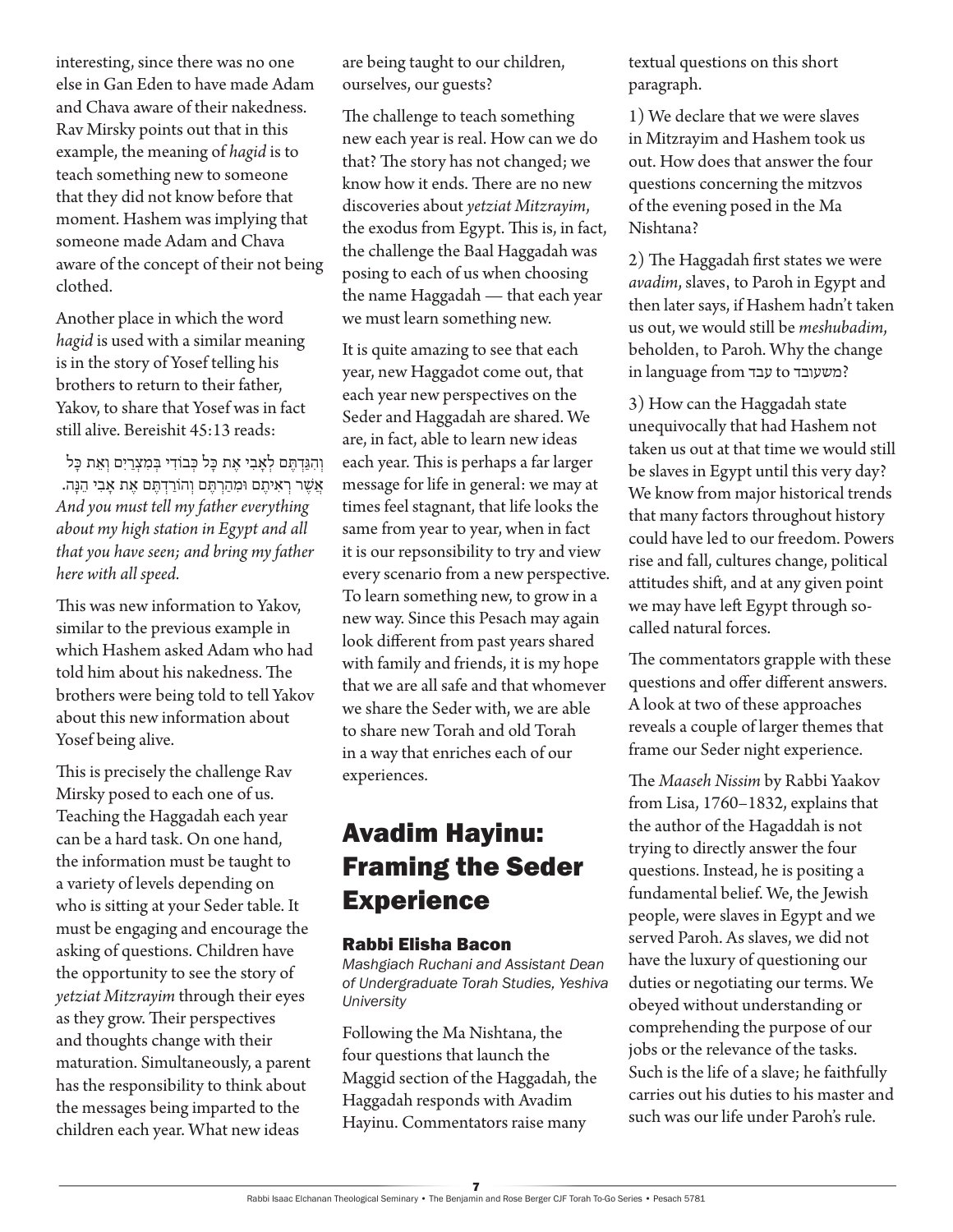But as the Jewish people transition into freedom, we have questions about the meaning of our jobs, the mitzvos and their import. We are even encouraged to ask questions and as such, we begin the Haggadah with the four questions. But before the Haggadah begins to explore the depth of the mitzvos, thereby giving the commandments more richness, the author of the Haggadah pauses to teach a critical lesson: Even though we are transitioning to freedom, we accept that we are committed servants of Hashem. Just as we served Paroh without question, so too our service of Hashem is not predicated upon understanding the mitzovs. We begin our Pesach Seder with Avadim Hayinu to fundamentally frame our relationship with Hashem as humble, grateful servants who recognize Hashem's goodness and we submit unconditionally to His will. Only after firmly establishing this belief do we then begin to uncover more meaning behind the mitzvos. What emerges from the *Maaseh Nissim* is that our first experience of the Seder night is to recognize that through the process of *yetzias Mitzrayim* and reenacting that event, we reaffirm our total, unequivocal loyalty to Hashem.

Rav Yitzchak Hutner, in a beautiful piece in *Pachad Yitzchak* (Pesach Maamar 42), elaborates on this point. Rav Hutner explains that every action a Jew does to serve Hashem constitutes *avodas Hashem*. This includes explicit mitzvos from the Torah, as well as seemingly mundane actions that are performed with the intention of being better able to serve Hashem. For example, the explicit mitzvah of keeping Shabbos is clearly part of our *avodas Hashem*. But it is also true that eating a healthy diet so that we have energy to serve

Hashem better is also fulfilling our *avodas Hashem* (Rambam, *Hilchos Deios* 3:2–3). Since this is the case, the Torah avoids the term *avodah* when describing mitzvos in favor of labeling mitzvos individually. The one exception to the rule is Pesach night. The mitzvos of Pesach night — matzah, karbon Pesach, etc. are referred to broadly as *ve'avadeta es ha'avodah hazos* (Shemos 13:5). Why use the broad terminology of *avodah* to describe the mitzvos of the night? Rav Hutner bases his answer on a halacha regarding becoming an *eved*, a servant. When a master acquires an *eved*, he commands the servant to perform an act of servitude for the master. By responding to that command, the servant cements his relationship with his master as an *eved*. What emerges from this halacha is that while a person who is already an *eved* may perform the very same service as the person who is just becoming an *eved*, the function of that service is fundamentally different. In the former, the servant is fulfilling the responsibilities of his position, while in the latter, the service functions as *kinyan avdus*, concretizing the servant master-relationship. On Pesach night, reenacting *yetzias Mitzrayim*, we enter into a bond and relationship with Hashem as faithful servants to our master. The significance of the mitzvos of the night are not individual commandments that we practice because we are servants of Hashem. Rather, these mitzvos represent, in a broader way, the cementing of our relationship to Hashem. Hashem commands us this night to eat matza and a korban Pesach, and we react not out of prior loyalty to serve Hashem but as a response to Hashem beckoning us to enter into a sacred relationship of *eved* to *Adon* (Master).

As such, the Torah uses the broad term *avodah* to describe the night's activities, because the individual mitzvos unite under one umbrella of entering into our relationship with Hashem. This is one dominant theme of the Seder night: our total commitment to serving Hashem who freed us from bondage, becoming *avdei Hashem*.

The *Maaseh Hashem*, Rabbi Eliezer Ashkenazi, takes a different approach to answer our initial questions. Avadim Hayinu, he says, is picking up on the last of the four questions, which is: Why do we lean at the Seder, which symbolizes and demonstrates our complete freedom from bondage? The answer is that Hashem alone, through the might of His hand, took us out of Egypt and freed us from Paroh. The significance of that statement cannot be underestimated, explains the *Maaseh Hashem*. Hashem had many means at His disposal to free us from Paroh. He could simply have planted the thought in Paroh's mind to let the Jewish people go. However, had the Jewish people exited Egypt through more natural means, had Paroh simply let us go out of the goodness of his heart, the Jewish people would have been indebted forever to Paroh for their freedom. The message conveyed by the words "Hashem took us out of Egypt with a strong outstretched hand" is that we owe thanks and allegiance only to Hashem and to no one else, not Paroh and not Egypt. This further explains why the author of the Haggadah uses the language of *meshubad*, beholden. Had Hashem, Himself, not taken us out of Mitztrayim, the Jewish people would still be *meshubad*, beholden, to Paroh even if we were no longer slaves. We would forever owe *hakaras hatov* to Paroh or whoever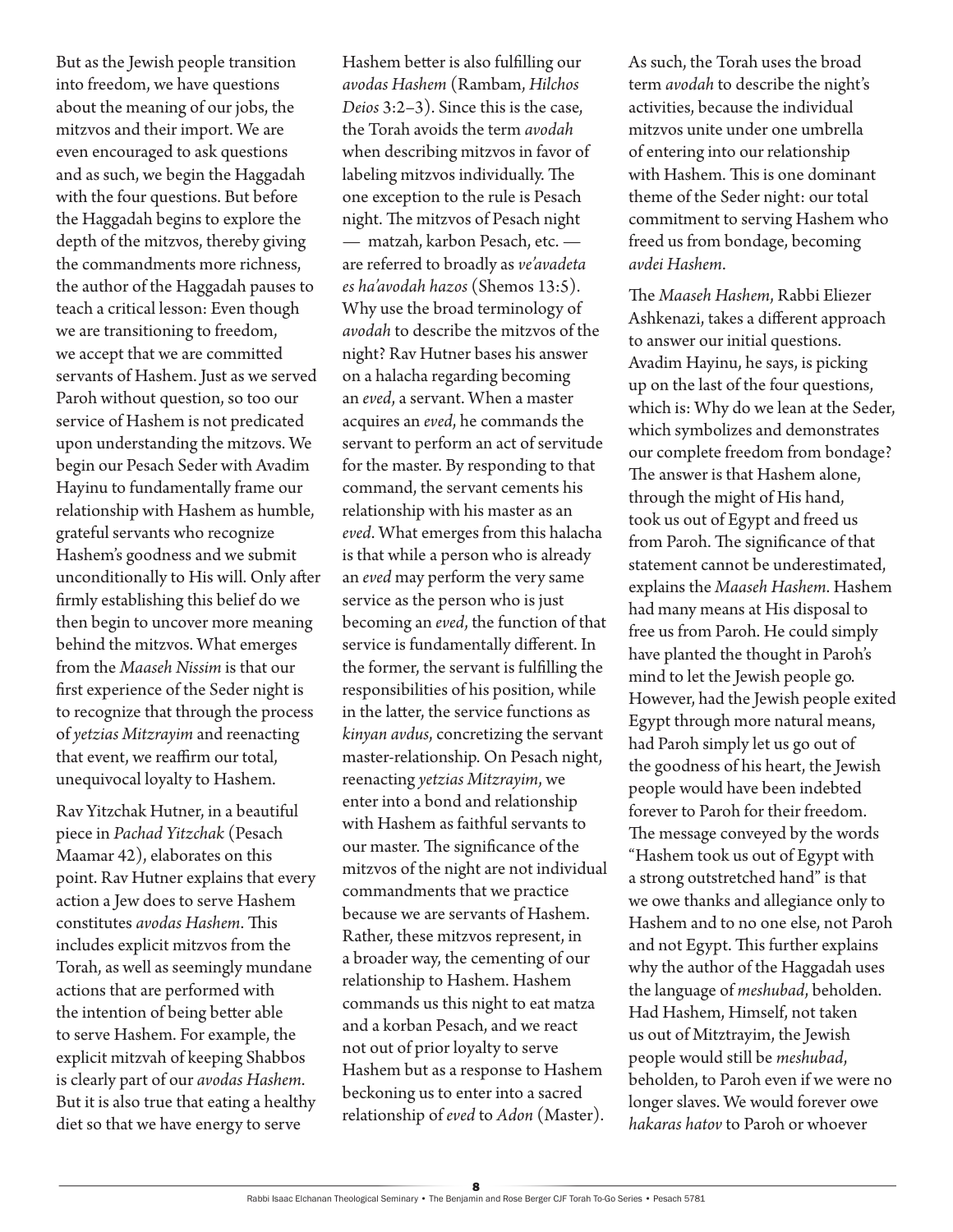ultimately provided our freedom. Hence, we lean on the Seder night to demonstrate our complete freedom from all peoples, and Avadim Hayinu articulates our *hakaras hatov* to Hashem for personally taking us out of Mitztrayim.

We see from the *Maaseh Hashem* that *hakaras hatov* is understood as a real *shibud*, almost like a contractual obligation upon a Jew to return the favor to one who has helped him. Rav Hershel Schachter in *B'ikvei Hatzon* 16:7) quotes Rav Soloveitchik's *peshat* on the following pasuk:

 ּכִ י לֹא יֶחְ ּדַ ל אֶ בְ יֹון מִ ּקֶ רֶ ב הָ אָ רֶ ץ עַ ל ּכֵ ן אָ נֹכִ י מִצַוְרְּ לֵאמֹר פֵתֹחַ תִּפְתַּח אֶת יַדְךָ לְאֲחִיךָ לַעֲנֵיֶךָ וּלְאֱבִיֹנְךָּ בְּאַרְצֵךְ

*For there will never cease to be needy ones in your land, which is why I command you: open your hand to the poor and needy kinsman in your land.* **Devarim 15:11**

Poverty always exists and it is a moving target. Sometimes a person is in the position to give and other times that very same person may need to receive. As such, the Torah understands that giving tzedakah is an obligation and the recipient is beholden or has a *shibud* to pay back that kindness. We may all find ourselves on different sides of that coin at some point in our lives.

At the Seder night, this powerful theme of *hakaras hatov* emerges. The Rambam in *Sefer HaMitzvos* (mitzvah 157) states that an integral part of the mitzvah to tell over the story of *yetzias Mitzrayim* is to give thanksgiving to Hashem for all his kindness that He bestowed upon us.

As we begin our journey on the Seder night, we reinforce these two salient themes that inform the Pesach experience in particular, as well as our broader Jewish identity. We affirm our fidelity to Hashem whom we serve with complete faith, and we express our unbridled *hakaras hatov* to Hashem. Furthermore, by realizing *hakaras hatov* is a *shibud*, we commit to inculcating that middah into our very beings so that we are always expressing thanksgiving to all those who show us kindness.

### Mitzvas Matzah: How We Choose to Tell a Story

#### Rabbi Josh Blass

*Mashgiach Ruchani, Yeshiva University*

On first blush, the mitzvah of *achilas matzah* seems straightforward. *Al shum mah*? This matzah that we point to and consume, what is its significance? The Hagaddah proffers the well-known answer that it represents the bread that did not have a chance to rise upon our narrow escape from the servitude in Mitzrayim. However, as in life itself, the issue is far from simple. For while we understand the matzah's historical resonance, the Torah deepens the significance of this mitzvah by referring to the bread as *lechem oni.* 

The Gemara, in *Pesachim* 115b, provides two different explanations as to why matzah is given this designation. According to one opinion it refers to *aniyus* — remembering our days of poverty and servitude. According to a second opinion, it refers to the redemption — l*echem she'onim alav devarim harbeh*, bread that is used as the fulcrum in the telling of the story of freedom and redemption. The meforshim are puzzled as to why the same object is utilized for two opposite emotions

and experiences — poverty and freedom; surely the Torah could have thought of a different expression for either servitude or freedom?

Perhaps the point is that we are given a choice as to which perspective we want to adopt when thinking about our national narrative. We could choose to focus on the poverty, the backbreaking labor and the humiliation, or we could choose to sing a *shira chadasha*, a new song that celebrated the ultimate joyous conclusion despite the existence of the initial dark chapters.

This might be the answer to the well-known question posed by many Rishonim as to why the first mitzvah given after yetzias Mitzrayim is that of *kiddush hachodesh*, sanctification of the new moon. The ba'alei machshava highlight the exceptional nature of this mitzvah in that *kiddush hachodesh*  reflects man's ability to sanctify the moon, which in turn determines when bread becomes chametz, on which day we are subject to *kares* for not fasting on Yom Kippur, and a whole host of other critical halachos. According to the Kedushas Levi, the verse (Shemos 12:2) "*rishon hu lachem*" — it is a first for you — is essentially saying that Hashem, the "Rishon," is given over to Bnei Yisroel through their ability to sanctify the moon. What a transformative mitzvah to begin the Jew's sojourn through the desert! Bnei Yisroel had the choice to view themselves as slaves still dealing with the reverberations of hundreds of years of slavery, or they could view themselves as regal *bnei melachim*  and as an *am segulah*, a treasured nation. Beginning the journey with the mitzvah of *kiddush hachodesh*, and all that it implies about the grandeur of man, and specifically am Yisroel as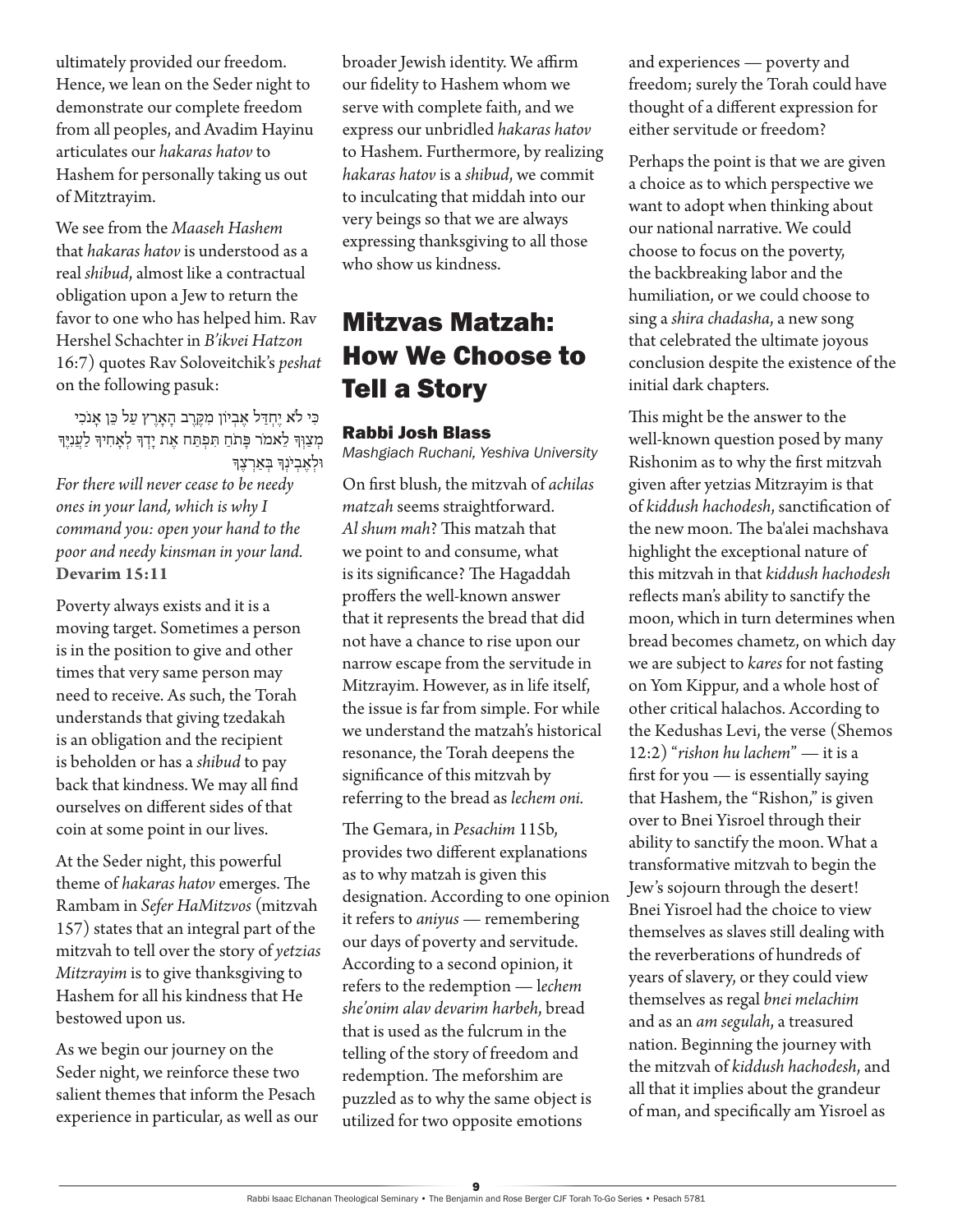a *mamleches kohanim*, allowed Bnei Yisroel to frame their experiences in a psychologically healthy and productive fashion. We are given a choice how to view *yetzias Mitzrayim* specifically, and Jewish history in its entirety. Do we experience our life through the prism of the downtrodden *aniyus* or through the perspective of *geulah*?

In a real sense, many of us are enslaved by the narrative of our lives — how we look back on a difficult childhood, how we deal with suffering and with setbacks — and we frame our lives through the prism of that negative narrative. To some degree there is a certain spirit of *cheirus* that comes with choosing to write a positive script of our life. The goal is to be able to acknowledge and give voice to frustrations and even pain, and at the same time to genuinely feel that we have the capacity to transform every incident that has befallen or will befall us into opportunities for real growth and meaning. That is also a freedom of sorts. The matzah in its duality and complexity speaks of the entire process of national and personal redemption, and challenges us in our perception of our own life's journey.

### Three Reasons We Were Slaves in Egypt

#### Rabbi Lawrence Hajioff

*Faculty, Yeshiva University's Stern College for Women*

Many nations begin with wars, infighting and challenges between themselves and those people around them. But why did Hashem decree that the Jewish people should begin its role in history as slaves? Wasn't there

a better method that God could have chosen to start the Am HaNivchar, the Chosen People of world history, who one day would be receiving the Torah on Mount Sinai and fulfill the mitzvot therein?

Our sages describe three reasons we needed to begin our role on the world stage with a 210-year sojourn in Mitzrayim, many years of which we were slaves to Pharaoh and Egypt.

1. To strengthen the Jews' trust in God.

2. To develop a close relationship with God.

3. To show the Jews the consequences of an over-zealous pursuit of materialism.

The Torah in Bereishit (15:7-8) describes how Avraham was told that his descendants would be slaves in Egypt:

וַ יֹאמֶ ר אֵ לָ יו אֲ נִ י ה' אֲ שֶ ר הֹוצֵ אתִ יָך מֵ אּור ַכְּשְׂדִּים לָתֶת לְךָ אֶת הַאַרֶץ הַזֹּאת לְרִשְׁתַּהּ.

וַ יֹאמַ ר ה' אֱ לוקִ ם בַ מָ ה אֵ דַ ע כ ִ י אִ ירָ ֶשָנה. *He said to him [Avraham]: "I am God Who brought you out of Ur Kasdim to give you this land to inherit it." He said, "My Lord, how will I know that I will inherit it?"* 

The Gemara in *Nedarim* (32a) explains that Avraham's question had in it a lack of emunah that would somehow remain with his descendants, and which required the Egyptian exile to help remove it from their souls.

אמר רבי אבהו אמר רבי אלעזר מפני מה נענש אברהם אבינו ונשתעבדו בניו למצרים מאתים ועשר שנים ... שמואל אמר מפני שהפריז על מדותיו של הקדוש ברוך הוא שנאמר במה אדע כי אירשנה *Rabbi Abahu said in the name of Rabbi Eliezer, "Why was Avraham punished by having his descendants enslaved for* 

*210 years in Egypt?" Shmuel answered, "Because Avraham doubted God's [credibility in fulfilling His promise – Rashi]. This is reflected in the verse: 'How will I know that I will inherit the Land?'"* 

Egypt was, as the Torah (Devarim 4:2) describes, a *kur habarzel*, an iron crucible, which has the power, explains Rashi, to purify gold and remove all dross that is found in it. So too, the Jewish people are like gold that needed a fiery cleansing to prepare them to receive the Torah. As Rabbi Yaakov Tzvi Mecklenburg explains in *HaKtav V'HaKabbalah*, God's true purpose behind the Egyptian slavery was to purify the Jewish people [of their baser characteristics], just as gold is purified in a crucible. He wanted to remove the base metals so that only pure gold would remain. To this end, many of those Jews who were unworthy died in the plague of darkness, and only those who remained were chosen to receive the Torah.

How would being a slave help purify us? What does being a slave and then being redeemed by God do for our emunah and the emunah of future generations? The *Sfat Emet*, Shemot, Parshat Va'eira, 5634, explains that the purpose of the Exodus from Egypt was that we should know that God brought us out from there:

כי כשאדם שוכח ומתגאה לומר כחי ועוצם ידי כו' אז צריכין להביאו במיצא ושיראה כי הכל מה' יתברך ויציאת מצרים היה הכנה לדורות. *For when a person forgets this and grows proud, saying, "My strength and abilities created all this success for me" (Devarim 8:17) he must be brought to a state of helplessness to show him that everything is from God." The entire exile was a preparation for future generations.*

Sometimes you have to go to the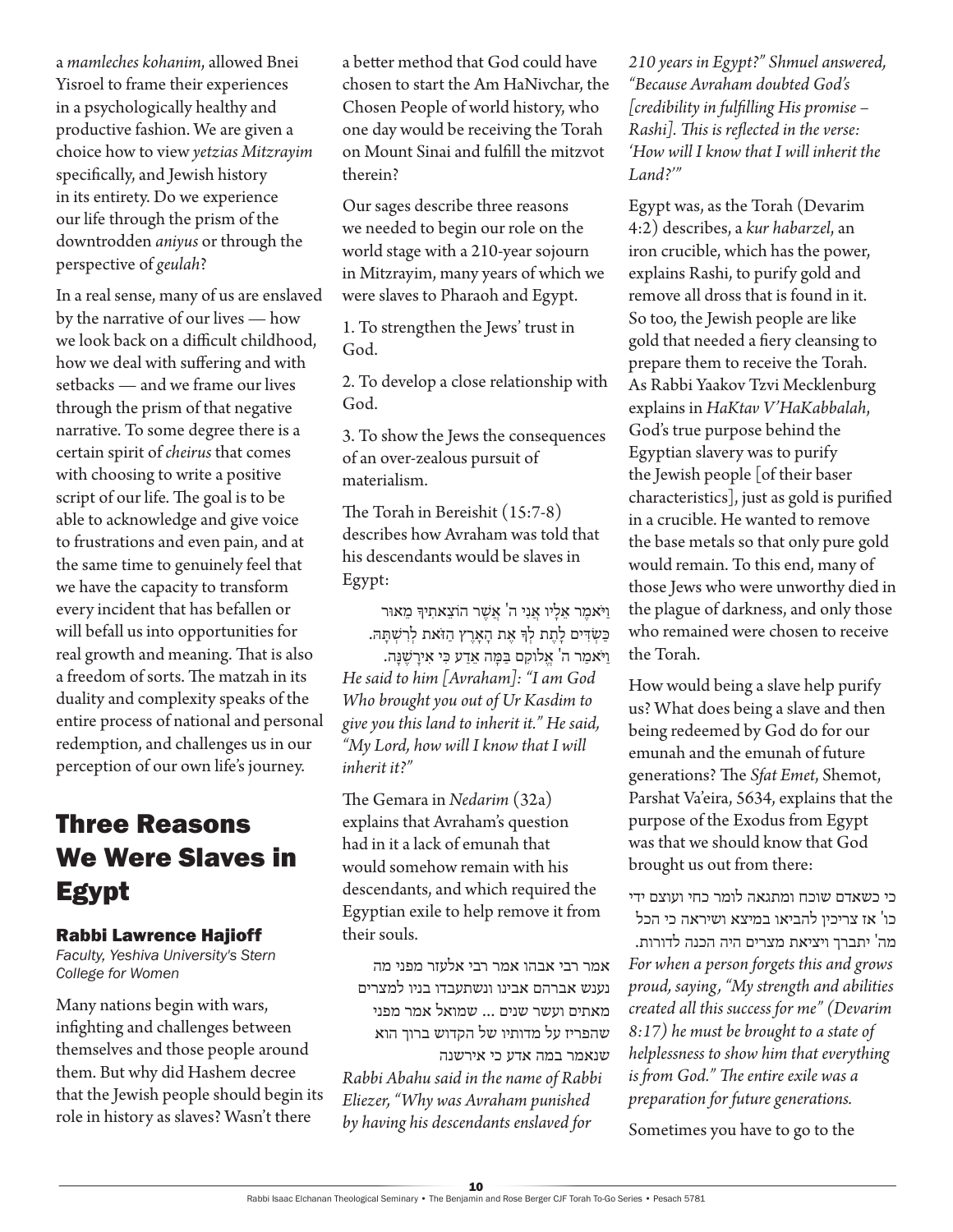lowest low before you can reach and appreciate the highest high, explains, Rabbi Eliyahu Dessler, *Michtav M'Eliyahu*, Vol. I, p. 158:

וכן בכל פעם שהיה צורך לתת אפשרות לצדיק להתעלות במדרגה גדולה עליונה מאד, נזרק הצדיק אל סביבת השפלים היותר גרועים למען ילמד מהם את פחיתות הרע ויתאמץ בטוב עד מרום קצו. *Every time there is a need to give a righteous person the possibility of rising to a very high level, he is thrown into the worst environment so that he should learn that evil is futile, and thus strive to reach the highest limits.*

Similarly, when Israel needed to prepare to accept the Torah, God did not send them to the Heavenly Yeshivah from where Moshe took the Torah, but the opposite: He sent them into bondage in Egypt, to be slaves to people who had sunk to the forty-ninth level of impurity, which is the most depraved and Godless level of physical existence.

This slavery brought the Jews to a state where "they cried out to God (to return to Him)" (Shemot 2:23). This teshuva, a return to God, which began at the polar extreme of physical enslavement and frustration, was the cause of their astonishing ascent to the spiritual level of receiving the Torah, which is comparable to the forty-ninth level of spiritual purity.

The third reason for the slavery comes from the Ba'alei HaTosfot (*Tosfot Shalem*, Shemot, Va'eira, p. 22). The purpose of slavery was to remove from the souls of the Jewish people any extreme desire for money and material success. At the outset, the Jews were offered payment for every brick they made, and because of their desire for money they made more than necessary. After this, the

Egyptians forced them to continue making bricks at the same rate as when they were being paid. This experience would remain with the Jewish people for generations to come. Whenever we become hyper focused on material success and make that our raison d'etre, we remind ourselves of the futility of pursuing money for its own sake, and instead realize that only spiritual goals last into the next world.

In conclusion, Rabbi Eliyahu Dessler, *Michtav M'Eliyahu*, Vol. II, pp. 17–18, reminds us that everything that occurs to the Jewish people has an inner aspect to it. The exile in Egypt appears to a normal person as a physical slavery. But a spiritually-oriented person sees that it was a slavery of the soul, and that this was the real cause for physical slavery. In short, we were slaves to the yetzer harah, the evil inclination.

The Torah calls Egypt "Mitzrayim," from the root *meitzar*, which means "constriction" and "distress." It also signifies a boundary. The title of Egyptian kings — Pharaoh in Hebrew — is also significant. Its root meaning is "to lay open or untie," implying that the goal of Egyptian impurity was to break down the defenses of our personality and lay it wide open to the inroads of the yetzer harah.

May this Pesach allow us as individuals and as a nation to build our emunah and free ourselves from all the parts of our personality that are keeping us in a slave mentality. In the merit of this, may we bring the final redemption of Mashiach and return to our rightful homeland Israel with the third and final Beit Hamikdash. Amen.



### **MASTER OF SCIENCE IN TAXATION**

Where Excellence **Meets** Entrepreneurship

**Your Journey Starts at: yu.edu/tax** 

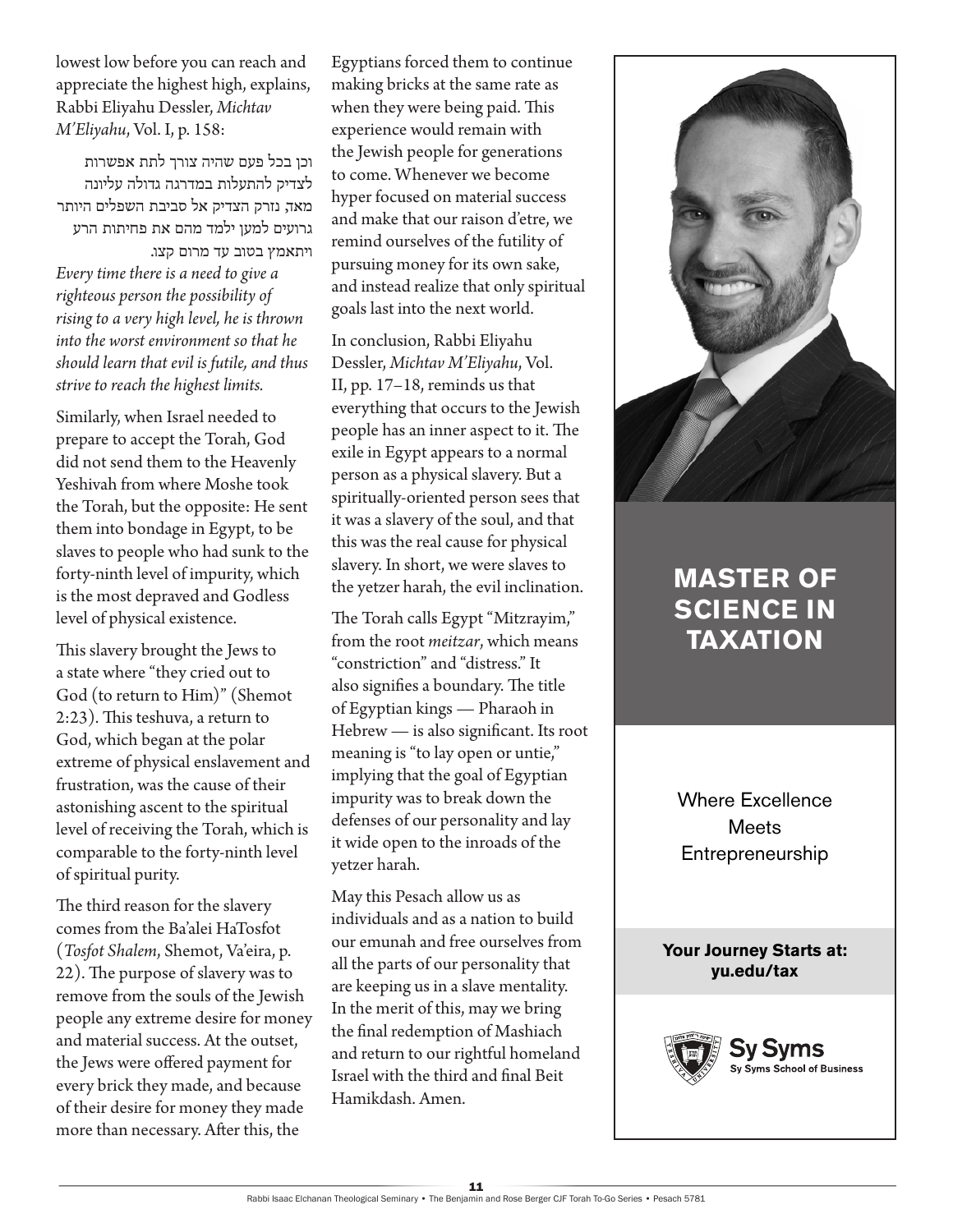### Matzah – The Jewish Brand

#### Rabbi Dr. Daniel Lerner

*Judaic Studies Faculty, Yeshiva University*

The idea of "brand identification" has become embedded in our culture and economy. A brand is a collection of experiences and associations connected with a particular company or entity. Whether it is the Nike swoosh, the Starbucks siren, or Disney's silhouette of Mickey Mouse, effective branding involves the ability to create a simple yet profound association with a company's products.

In 1916, one of the most successful matzah manufacturers was the Pacific Coast Biscuit Co. in Portland, Oregon. Each spring, the Jewish Tribune of Portland would carry the following advertisement:

"This trademark stands for supreme quality." Resting just above that headline was a large, conspicuous swastika.

The advertisement continued: "Whenever you see the famous swastika sign just remember its significance to the fathers and its present meaning. Then, it meant brightness and prosperity — today it is the symbol of purity and quality. When buying matzahs, the swastika is your surety of purity."

For five years the Pacific Coast Biscuit Co. sold matzahs sealed in a carton branded with a swastika.

Until Hitler unfurled his new red banner in 1921, the swastika was merely a symbol of good luck. Yet to our modern eye, the swastikas on matzah is an affront; as contradictory as a *hashgochah* on pork!

Ironically, it could be argued that the entire Pesach Seder is a study of contradictions:

• The four cups of wine we drink symbolize redemption, yet it is customary to use red wine and we spill out some of our wine when recalling the plagues inflicted on the Egyptians (*Divrei Yirmiyahu, derashot*) thereby diminishing our joy despite the fact

the punishment was justified.

• Maror recalls the bitterness of our suffering but serves as a condiment for the *korbon Pesach* (nowadays commemorated by koreich) celebrating our redemption.

• We dip our karpas and maror as a sign of aristocracy, but the karpas is dipped in salt water to evoke the tears shed by our enslaved ancestors. In contrast, the bitter maror is dipped in the sweet charoset.

• The apples in charoset recall the fertility of the Israelite women and the Divine protection afforded to their babies. Its texture reminds us of the mortar the Israelite slaves had to produce for bricks.

• Many have the custom of eating a hard-boiled egg at the Seder, representing both the *korbon chagigah*/Festival Offering and *aveilut*/mourning.

• We recline for matzah (redemption); sit up straight for maror (servitude); and then recline when we eat matzah and maror together ("*Zecher l'mikdash,* 

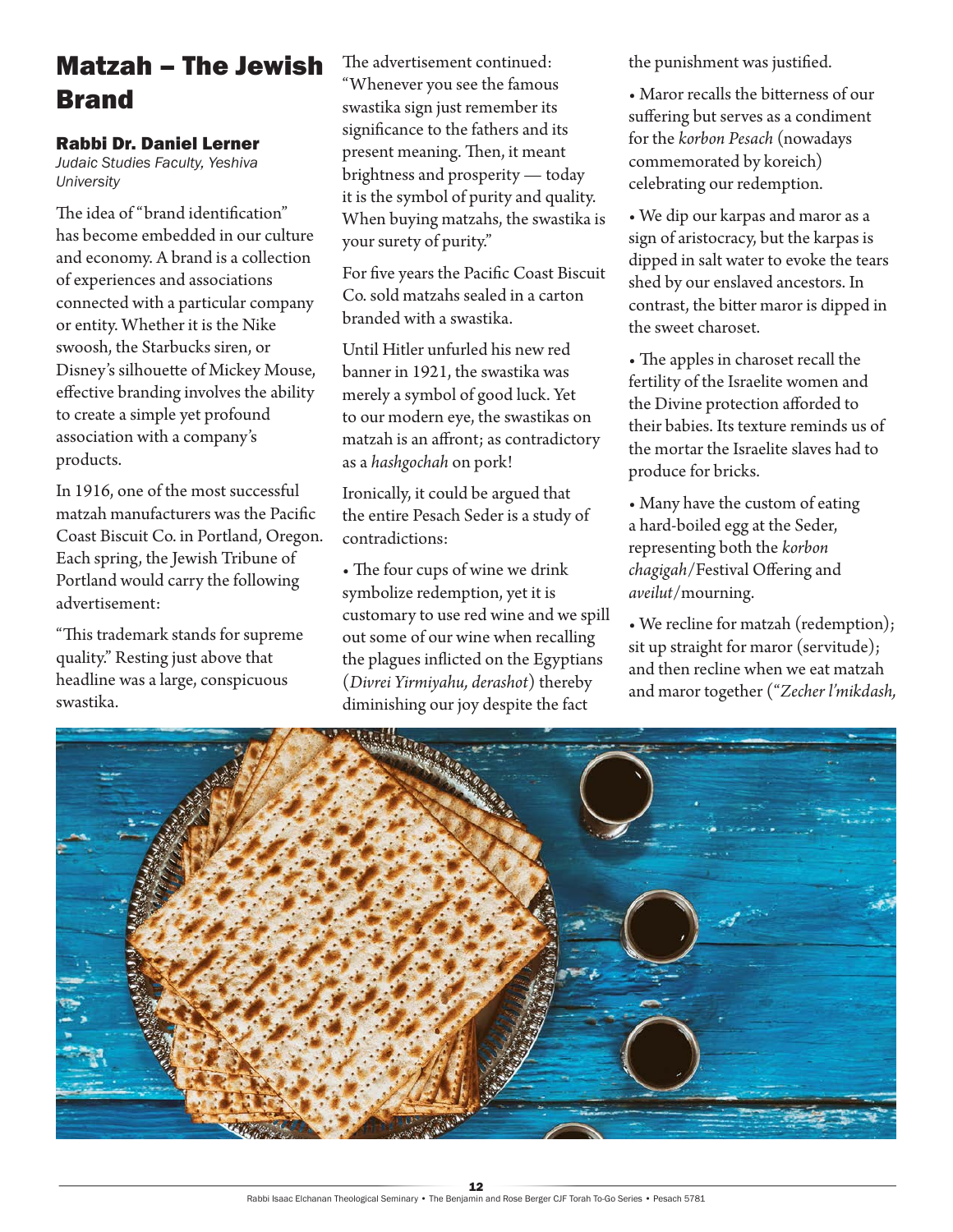*K'Hillel*"), symbolic of redemption.

• After Birkat Hamazon, before we begin saying the second part of Hallel, the Shulchan Aruch (*Orach Chaim*  no. 480) cites a custom to open a house door that leads outside as an expression of faith that tonight is the *leil shimurim* — a night of protection and ultimate redemption. Yet, at the same time, the Magen Avraham comments that if it is dangerous outside, then don't open the door since we shouldn't rely on a miracle!

And of course, there is matzah. Above anything else, matzah is the brand identity for Pesach. The Torah's name for Pesach is "*Chag HaMatzot."*

There are two passages in the Haggadah that deal explicitly with the reason for matzah.

The first is "*Ha Lachma Anya*," which identifies matzah as "the bread of affliction."

The second is "Rabban Gamliel… ," who explains that "the dough of our fathers did not have time to become leavened" before they were redeemed; "for they had been driven out of Egypt and could not delay…"

These two references also reflect the contradictory themes of slavery and freedom.

The entire seder simultaneously commemorates both our exile and our redemption. How do we reconcile these opposites?

The answer, according to Rabbi, Dr. Abraham Twersky, ZT"L is that we do not need to reconcile all conflicts.

So much of modern psychology is focused on the resolution of contention. This, explains Rabbi Twersky, has resulted in people eschewing all conflicts. Living with ongoing stress has become

unthinkable. Rabbi Twersky argues that the loss of tolerance for conflict has had a profound impact on interpersonal relationships as well as on the intrapersonal psyche. For so many people, addictions, lack of job stability, the unprecedented divorce rate is, to a great measure, due to the inability to withstand conflict, and the desire to seek immediate relief from all frustrating situations.

The Pesach Seder is characterized by the coexistence of conflicting ideas. The concept of freedom espoused in Torah is quite distinct from our modern culture's, where the ultimate aim of freedom is the absence of all discord. *Cheirut* — the Torah's definition of freedom — includes the capacity to live meaningfully despite stress and the ability to grow in the face of conflict.

The *cheirut* of the Torah means the freedom and ability to live with stress and conflict, to eat the pesach, the matzah, and the maror. Without such conflict — *lo yatza yedei chovato* — we cannot fulfill our obligations of the Pesach Seder.

Rachel Yehudah, a leading authority on PTSD and resilience, studied a group of Holocaust survivors to determine how they handled life after barely escaping genocide. She found that resilience is not a constant, steady state. Despite the common belief that people are either resilient or vulnerable, strong or weak, healthy or sick, Yehudah maintains that people can experience these states simultaneously.

The Seder emphasizes an essential aspect of spirituality: the ability to live with conflict. Perhaps it is this very ability is essential to our continuity.

The swastika as a brand can come

and go. Indeed, Hitler's predicted "thousand-year Reich," with all of its hubris and devastation, lasted only 12 years and four months, yet the Jew and his humble matzah is at two millennia and counting!

The last Seder in the Warsaw ghetto occurred in April 1943. There, a young boy named Mordechai was sitting with his family around their table. The Seder was bereft of matzah, wine, or anything resembling a Yom Tov meal. They had no maror per se, but bitterness surrounded them. The ghetto was burning, the sound of marching soldiers, gunshots and bombs drowned out the cries of the resistance fighters trying bravely to withstand the Nazi onslaught. Mordechai, who had just finished reciting the *Mah Nishtanah,*  said: "*Tati*, I have asked you the four questions but I still have one more question: *Tati*, will I be here tomorrow?"

Tears streamed down the father's face as he turned to his young son and answered: "My dearest Mottele. I cannot promise you that I will be here tomorrow or that you will be here tomorrow. But I swear to you that there will always be Jewish children who will ask the *Mah Nishtanah* and who will continue that which is holy to Klal Yisrael."

Matzah is paradigmatic of the Jewish experience as it transcends specific times and locales. Perhaps that is why it remains the most consistent brand in Jewish history. During the darkest and most foreboding times of Jewish history, matzah inspires us with a message of hope. Exhorting us to remember our humble origins, transcend our present fears and anticipate a glorious future.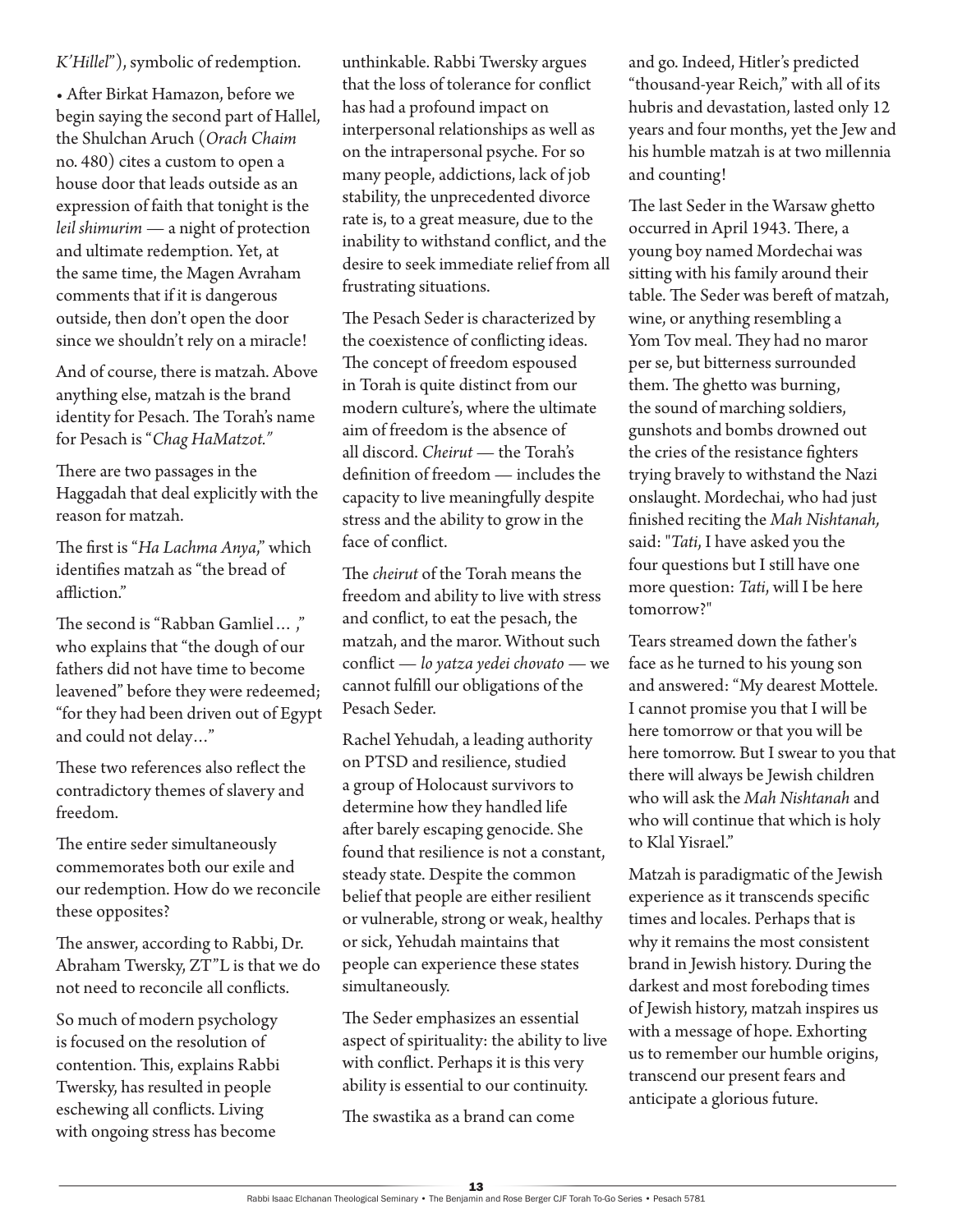### So the Children will Ask: Karpas

### Rabbi David Pahmer

*Judaic Studies Faculty, Stern College for Women*

In framing the Pesach Seder, the Torah seems to try to capitalize on children's natural curiosity. On this night we want to transmit much to the children, and the Chumash lays out the method by structuring the education around questions and answers: "When your child asks…" Chazal expand on this in several ways at the Seder, prescribing that we do some activities that promote the child's curiosity in the first place. One example of this is the mitzva of karpas.

ּכִ י הֵ יכִ י ּדְ לֶ יהְ וֵ י הֶ יּכֵ ירָ א לְ תִ ינֹוקֹות. *In order to be noticed by the children (to provoke them to ask about it).* **Pesachim 114b**

Although this is intended to get the children engaged in the proceedings, in some homes it has an opposite effect: the child might ask about karpas but get unsatisfying answers. The humorous response (and often the only answer that the parent has) is, "so that you should ask!" I suspect that this circular non-answer is the best parents can provide because over the years karpas has has lost its original meaning, or has accumulated a mélange of contradictory meanings, and it is now covered in a fog of confusion and mystery.

Actually, it doesn't take much to unravel the mystery, to reveal a very understandable practice that in the past was not given much explanation because little explanation was required. However, let us see what karpas has turned into first.

The *Magen Avraham* writes<sup>1</sup> that the term "כרפס" is an anagram of "כרפס" meaning (60 [myriad] laboring), which presumably suggests that the karpas is intended to represent the enslavement of the Jewish People in Mitzrayim. Since elementary school teachers love wordplay to enrich students' connections to unfamiliar terms, many teachers emphasize this comment of *Magen Avraham*, thus permanently associating slavery with the procedure.

Additionally, more sophisticated, creative explanations of the term karpas have been connected to the clothing of Yosef Hatzadik, which his brothers stripped from him when they plotted to kill him; this suggests that this step of the Seder is intended to acknowledge the roots of the subsequent enslavement.<sup>2</sup>

Many have the practice of dipping the karpas into saltwater.3 Saltwater has no apparent significance, so it would seem that if we combine the image presented by *Magen Avraham* with saltwater we can explain the saltwater as referring to the salty tears of the enslaved Jews.

We are told to be very careful to eat only a tiny quantity — one small bite only. Clearly this would seem to confirm the imagery of enslavement — lowest class, financial distress, insufficient food. The mystery of karpas seems to be now all consistent — it looks like we are dramatizing the terrible suffering of the Bnei Yisrael in Mitzrayim, from which Hashem saved us! This makes karpas almost the same as maror, which is explicitly described in the Hagada as having that meaning. For many, this is what karpas is all about.

The main difficulty is that there's nothing about eating a bit of tasty food that conveys the image of slavery; so if Chazal were trying to evoke that image, they chose a poor method of

doing so.4

We can see an alternative understanding of what Chazal intended in the practice of karpas by looking at it differently.

Although we refer to this procedure as karpas, the Talmud does not give it that name. It is not actually given any name. It is known simply as the "first dipping" (the second dipping is maror). The Talmud is clear that it involves vegetables and that we recite the appropriate bracha "Pri Ha'adama" on them. If no vegetables are available apart from maror, then use maror for this too. The word karpas makes its way into the hagadas during the Middle Ages, and the Maharil seems to be the first to refer to "כרפס "as the vegetable of choice.<sup>5</sup> In Farsi (then as now) this is simply celery when pronounced "*karafs*." (Check this yourself on Google Translate if you can read Farsi script.) This has nothing to do with the word "karpas" found in Megillat Esther, which refers to a kind of cloth or fabric. Clearly, whatever Chazal intended for this step did not have anything to do with the word "karpas."

Since this procedure is called a "dipping" in the Talmud, we would expect that it would be clear what dip we are using. However, the Talmud does not specify. Some Rishonim infer that since no specific dip is prescribed, then the only option is the one used for the "second dipping" — namely, charoset (which is what we dip maror into).6 Others infer that since no specific dip is prescribed, then any convenient liquidy sauce is intended, such as vinegar.7 This second opinion is the common practice, although the range of suggestions is broadened to include saltwater as another option. Presumably, saltwater can function as vinegar for these purposes. As much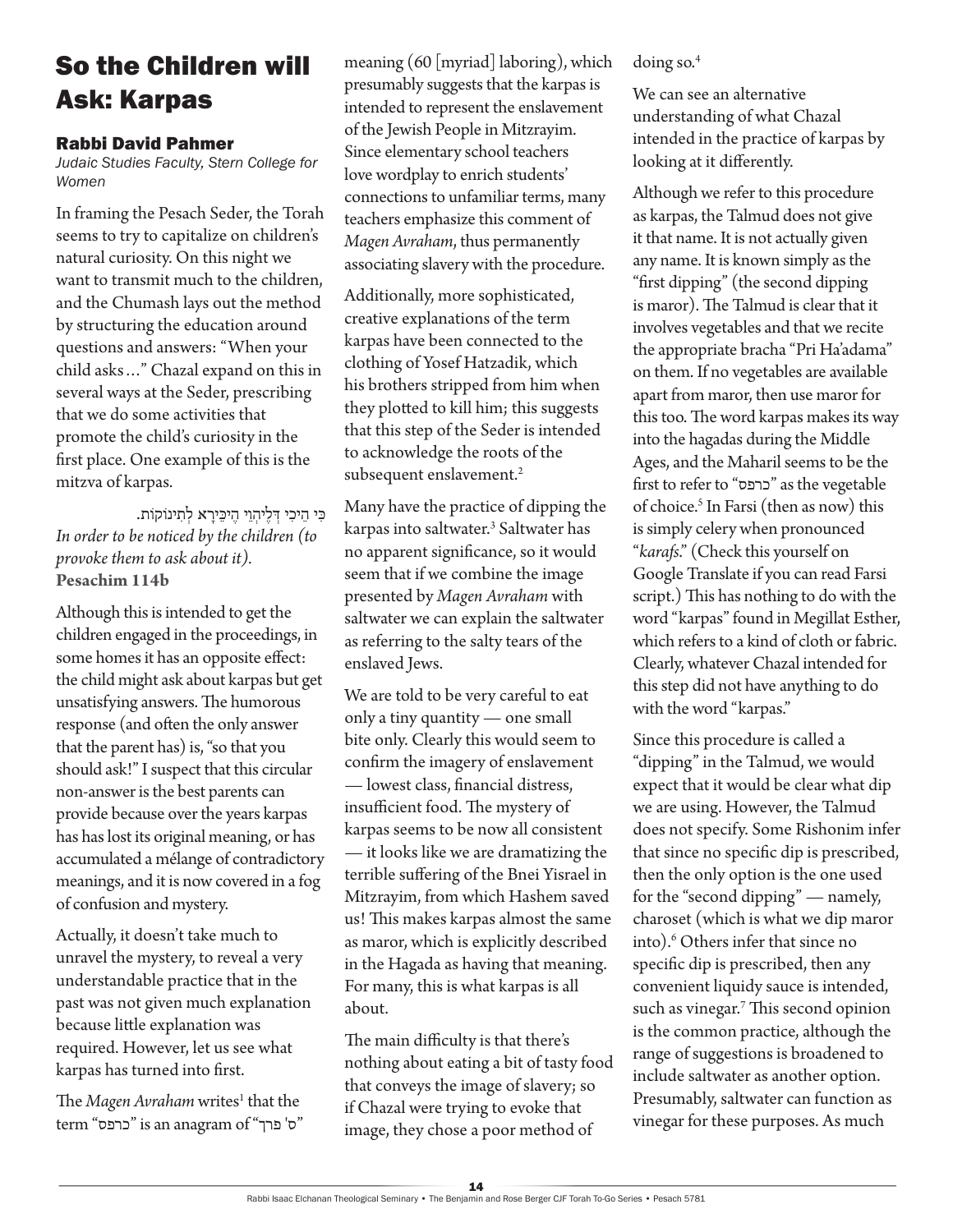as tears seem to be salty, we are not expected to eat our vegetables in tears or with tears. The karpas is clearly intended to be a dip, but since Chazal didn't specify whether there is anything significant about what we dip into, and as mentioned above, our practice is not to use charoset for karpas, we should be able to choose whatever we please. Since we are talking about celery or similar green vegetable or vegetables, like a salad, what would we choose to dip the salad in? In our world, we use salad dressing — which is some variant of vinegar, oil, salt, or other spice. In other words, when the Rishonim suggested vinegar or salt water, they were suggesting simple dressing, not because the dressing had some ritual significance, but exactly the reverse — because it didn't have to be charoset, which does have ritual significance, so it could even be anything mundane, like vinegar (or even saltwater).

Why would Chazal prescribe eating a tiny quantity of vegetable? What does tininess represent? Unfortunately, this is a misunderstanding. Chazal never prescribed limiting the karpas at all. They intended that we eat as much as we want or as little as we want.8 If we eat the salad then Chazal expected that we would eat a sizeable amount; after all, it is an appetizer. Then why do we insist on eating no more than a tiny bit? This is because over the years a disagreement arose over the correct conclusion of karpas — must we recite a bracha achrona or not? On one hand, since we finished this course, then a bracha achrona is warranted. On the other hand, perhaps we need to keep the bracha rishona over karpas active until after eating maror,

which will not get its own bracha rishona.9 Chazal intended one or the other of these practices, so they intended a full course for karpas and either we would recite the bracha achrona or we wouldn't, depending on whom you ask. However, some Rishonim came to realize that by eating less than a kzayis we can bypass the question altogether and make everyone happy (except the participants at the Seder of course), because eating such a small quantity never necessitates reciting a bracha achrona but keeps the bracha rishona active.10 Keeping in mind that Chazal never intended to limit the karpas helps us acknowledge that perhaps we are intended to enjoy it.

It becomes clear that the karpas procedure is simply the appetizer course — the salad — and it is unusual because we normally wouldn't serve the appetizer right away, or before the matza, or as a separate course — depending on the prevailing practices. So why are we doing it now? Because it emphasizes the luxurious results of the geula. It is the same type of practice as reclining. Because whether we indulge in this luxury the rest of the year or not, tonight we do because tonight we put on a show of rising to extreme heights of status — as a stark contrast to the conditions of slavery where we began our peoplehood.

A practical consequence of reframing the karpas as a display of freedom, rather than enslavement, is whether to recline while eating karpas. The intention of Chazal is that we recline for the foods that refer to our freedom (such as matza and wine), but not for those that refer to our enslavement (such as maror). Which of these is karpas? According



## **Make the most of your summer** בין הזמנים

### **Earn a Master's in Social Work**

- Flexible Schedule
- Classes Live Online
- Scholarships Available

### **To Learn More Contact: sofia.ludwig@yu.edu**

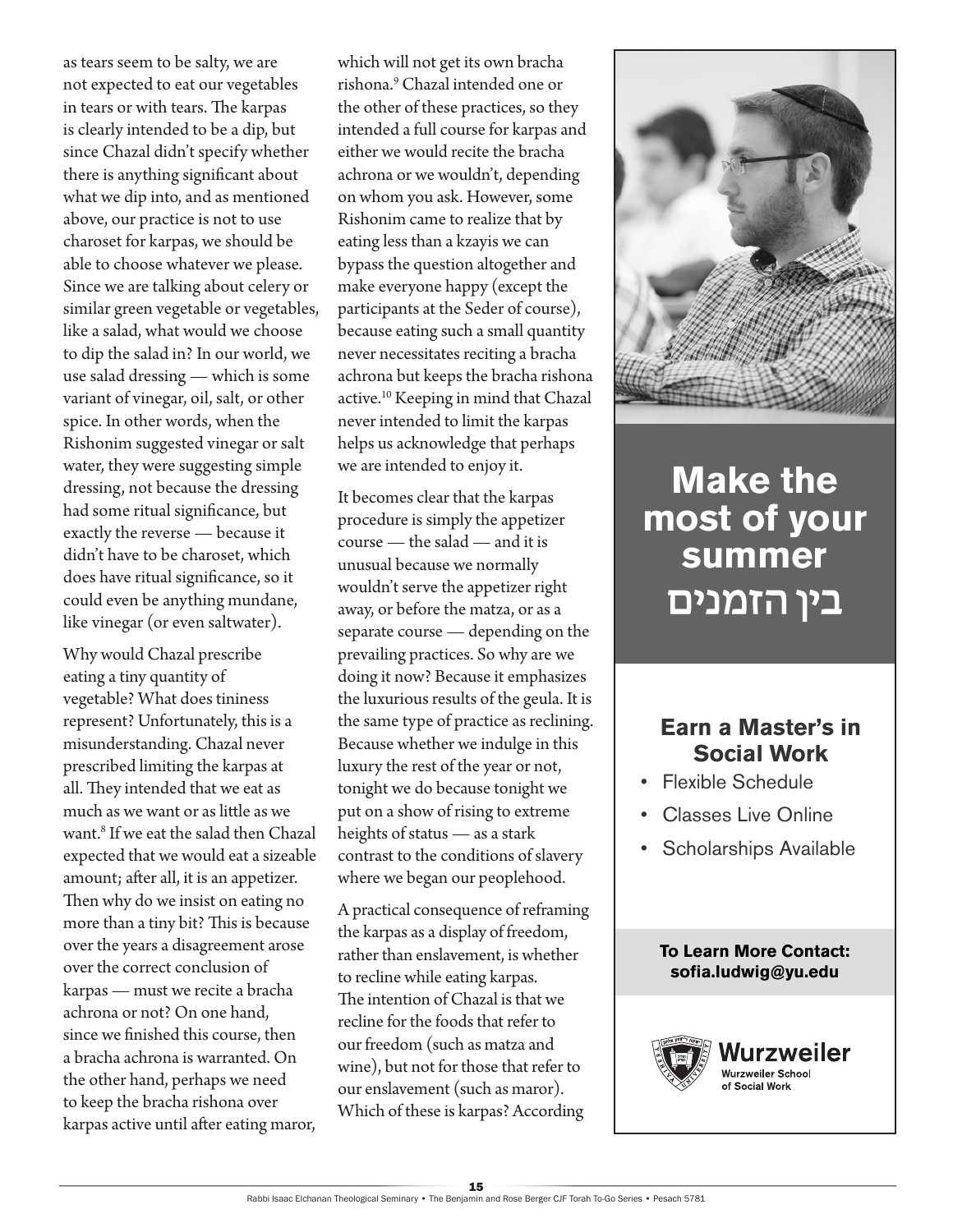to this understanding, this is like the first course of the meal, or even more demonstrative of freedom than the regular food of the meal, so reclining would be warranted.<sup>11</sup>

When a child asks about the karpas, the answer should be informative and especially relevant to the beginning of the Seder. Since there are two overarching themes we highlight during the Seder — slavery and freedom — our answer will reflect one of those. If we take the position that karpas is like maror, then the answer is something like we were slaves in Mitzrayim,<sup>12</sup> but it isn't so clear why eating celery or vegetables represents that. However, if karpas is to express freedom, then we might say one of the few answers that the Bach provides.13 Perhaps we say: we have a first course just like the royalty do, because Hashem took us out of Mitzrayim and raised us to this level of status… or, we say this is so we don't get too hungry because we have a lot to talk about because tonight is a big deal… or, he quotes from the Maharal that appetizers are common, so the children won't necessarily be puzzled by it — but after having this salad course, the salad course after hamotzi (which is maror) will be the strange thing, so when we have the provisions for that already on the table it makes the child wonder what's going on.

Looking at what the Talmud describes for the early part of the Seder, we find the following picture: After Kiddush, we serve the vegetables in dip (karpas), even before the meal proper begins, to confuse the children and demonstrate that this night is different from ordinary nights. In case their curiosity is not sufficiently aroused, pour another kiddush cup of wine,<sup>14</sup> and remove the food before eating the meal!<sup>15</sup> All of this is expected to

inspire the children to ask about the weirdness,<sup>16</sup> and if all else fails, the Hagada explicitly spells out the Mah Nishtana to bring out all of this.

### Endnotes

1. *Shulchan Aruch* 473:4, quoting the Maharil. Actually, the Maharil takes this wordplay seriously and defends his father's practice of taking leek (כרתי (when celery was unavailable on the grounds that it is also known as a type of כרפס, according to one interpretation of Rashi, *Succa* 39b.

2. Rabbeinu Manoach on Rambam, *Chametz Umatza* 8:2; See also *Torah To-Go*, Pesach 2016, and 2018 (two essays).

3. This is mentioned as an option in various sources, mostly Ashkenazi ones.

4. Still, it seems that the Maharil did view karpas this way, and even finds another allusion to the enslavement in the karpas by noting that it resembles the straw to make bricks if it grows fully, although he does not mention tears or poverty.

5. In *Seder R. Amram Gaon* it appears fourth in a list of suggested vegetables; in R. Yosef Tuv Elem's *piyyut* it appears second; in *Machzor Vitri* it is third out of five, but the label "karpas" is used for this step in the seder.

6. Rambam, *Chametz Umatza* 8:2; *Machzor Vitri* 69.

7. Rashbam, Tosfos 114a; Also *Shulchan Aruch* 473:6.

8. However, the Rambam does insist on at least a minimum of *kzait* like the other required foods.

9. See *Beis Yose*f 473, who infers this dispute from a dispute regarding whether the bracha over karpas covers the maror.

10. This is the policy described in the *Shulchan Aruch.*

11. *Kaf Hachaim* addresses this question and cites the various authorities on both sides of the issue. This depends on a bigger question actually — is reclining warranted when eating the meal? If not, then karpas likewise would not necessarily need reclining; if yes, then reclining for karpas would depend on how to view it. The *Shulchan Aruch* (472:7) recommends reclining for the whole meal.

12. This is what the *Pri Chadash* quotes from the *Rokeach*.

13. *Siman* 473 (See *Torah To-Go*, Pesach 2008)

14. *Shulchan Aruch* 473:7.

15. *Pesachim* 115b.

16. See Tosfos there who remarks that we are trying to get the children to ask about all the unusual things that happen at the Seder — the few contrived things that we do only serving to spark their questioning.

### What is Hagada?

### Rabbi Mordechai Willig

*Rosh Yeshiva, RIETS; Rabbi, Young Israel of Riverdale*

#### The Rambam writes:

כל מי שלא אמר שלשה דברים אלו בליל חמשה עשר לא יצא ידי חובתו ואלו הן. פסח מצה ומרור. פסח על שום שפסח המקום על בתי אבותינו במצרים שנאמר ואמרתם זבח

פסח הוא לה' וגו'. מרור על שום שמררו המצריים את חיי אבותינו במצרים. מצה על שם שנגאלו. ודברים האלו כולן נקראין הגדה. *Anyone who has not said these three things on the night of the 15th has not fulfilled his obligation, and these are: the Pesach sacrifice, matza and maror. The Pesach to commemorate that the Omnipresent passed over the homes of our ancestors in Egypt, as it is stated (Exodus 12:27): "And you shall say: 'It is the Passover sacrifice to the Lord …'" The maror to commemorate that the Egyptians embittered the lives of our ancestors in Egypt. The matza to commemorate that we were redeemed. These [three] things are all called "Hagada." Hilchos Chametz Umatzah* **7:5**

What exactly is the Hagada? Colloquially, it begins with Kiddush and ends with Chad Gadya. The Rambam seems to limit it to a brief portion, attributed in the Mishna (*Pesachim* 116a-b) to Rabban Gamliel. The earlier Mishna (116a), which refers to the bulk of Magid, from *Avadim Hayinu* until *Rabban Gamliel Omer*, seems to be excluded.